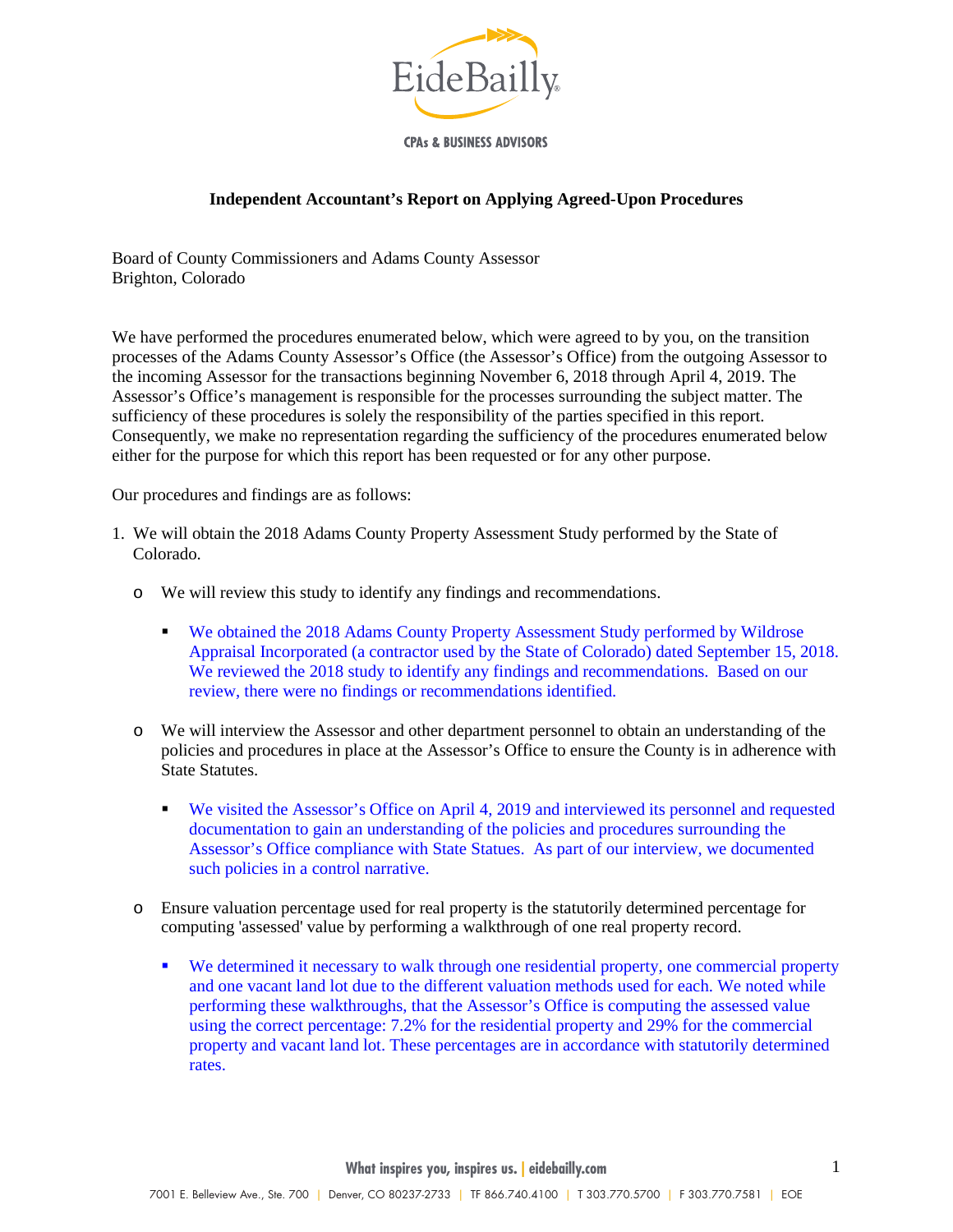- 2. We will test the County's compliance with State statutes regarding certain deadlines.
	- o Assessment date of January 1
		- We obtained the latest Real Property Notice of Valuation mailed to property owners indicating the date of the assessment was January 1, 2018, which is in compliance with State statutes.
	- o Taxes levied by BOCC no later than December 22
		- We obtained a copy of the Certification of Levies and Revenue for budget year 2019 approved by the Board of County Commissioners on December 11, 2018, which is in compliance with State statutes.
	- o County files with the property tax administrator at the State, two copies of abstract of assessment no later than August 25
		- The County elected to follow the alternate protest and appeal procedure pursuant to Colorado Revised Statutes 39-5-122.7 whereby the County must file the abstract no later than November 21. We obtained a letter from Colorado Department of Local Affairs indicating the 2018 Abstract of Assessment was received on November 21, 2018, which is in compliance with State statutes.
	- o Assessor must mail to each property owner a notice setting the valuation of the land and improvements no later than May 1
		- EB obtained a copy of an invoice from its third-party vendor indicating these were mailed on May 1, 2018 which is in compliance with State statutes.
	- o All protests and objections were heard if notice was given by June 1.
		- As indicated above, the Assessor elected to follow the alternate protest and appeal procedure pursuant to Colorado Revised Statutes (CRS) 39-5-122.7. As such, the County follows CRS 39-5-122 (b)(2) where the assessor shall mail copies on or before the last working day of the assessor in August in the case of both real and personal property. We reviewed supporting documentation showing all appeals in 2018, the date of each appeal and the date in which each notice of determination was mailed. We noted for real property, all appeals were received or postmarked June 1 or earlier. For personal property, we noted all appeals were received or postmarked July 10 or earlier indicating the County is in compliance with State statutes. We also noted from this supporting documentation a determination letter indicating the Assessor's decision was mailed on August 29, 2018.
	- o Ensure the Assessor's salary complies with state statute.
		- We obtained supporting documentation for both the outgoing and incoming Assessor related to their pay rate. It was noted the salaries for each are in compliance with State statutes.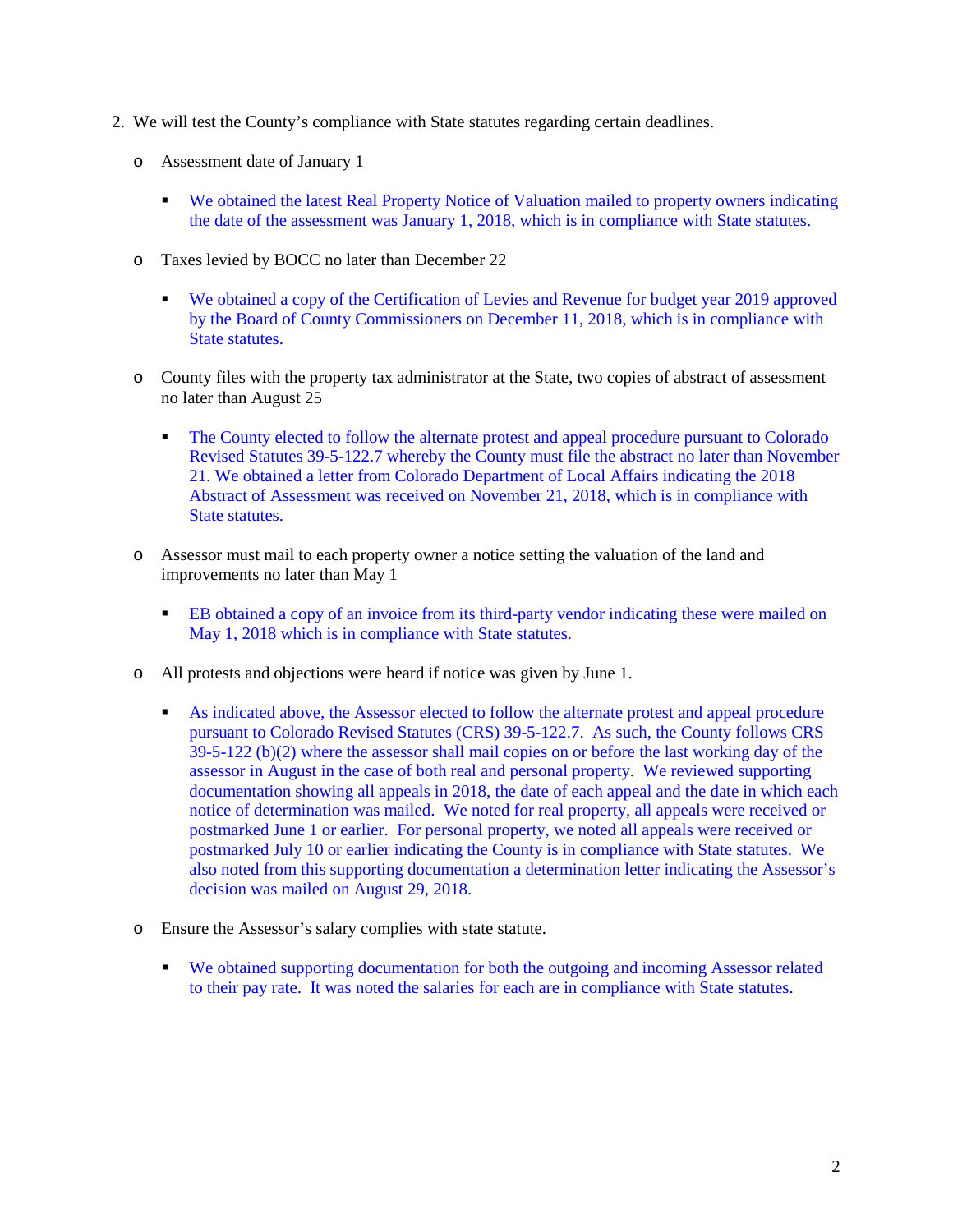- 3. We will interview the Acting Assessor and other department personnel to obtain an understanding and document the County's procedures surrounding recording assessed valuations and maintaining of all properties within the County. Specifically, we will:
	- o Determine how County ensures completeness of the property listing included in tax rolls.
		- Through various interviews of the Assessor's Office personnel, we obtained and documented our understanding of the procedures applied to ensure completeness of the property listing included in tax rolls.
	- o Determine how properties are classified within each statutory class.
		- After discussing with the Assessor's Office personnel, we received a listing of property codes that is maintained within the County's system by property type and statutory class.
	- o Document how information is transferred to the County Treasurer's Office for property tax calculation and collection of assessments.
		- We visited the Assessor's Office personnel on April 4, 2019, as well as the personnel from the County's Information Technology & Innovation (ITi) department on April 9, 2019 and obtained an understanding of how information is transferred to the County Treasurer's Office.
	- o Perform a walkthrough of this process.
		- During the interview process with ITi and by performing a walkthrough of the transfer process, we were able to determine that information transferred from the Assessor's Office to the Treasurer's Office without exception.
- 4. From our discussions with the Assessor and other department personnel we will document the policies and procedures surrounding how new properties are added to the system, including building permits, subdivision plats and how we match those up with County property records and how often field checks are performed and documented:
	- o We will document these procedures and perform a walkthrough over these processes.
		- Through our interview process with the Assessor's Office personnel, we were able to gain an understanding of the policies and procedures surrounding how new properties are added to the system and how the Assessor's Office matches those up with County property records and how often field checks are performed and documented. As part of our interview, we documented such policies in a control narrative. We walked through two transactions in which a property was added to the system, noting no exceptions. Additionally, we gained an understanding of how and when field checks are performed and selected one field check to walk through. We noted that the results of the field check were adequately documented in the property's electronic record.

This agreed-upon procedures engagement was conducted in accordance with attestation standards established by the American Institute of Certified Public Accountants. We were not engaged to and did not conduct an examination or review, the objective of which would be the expression of an opinion or conclusion, respectively, on the above mentioned subject matter. Accordingly, we do not express such an opinion or conclusion. Had we performed additional procedures, other matters might have come to our attention that would have been reported to you.